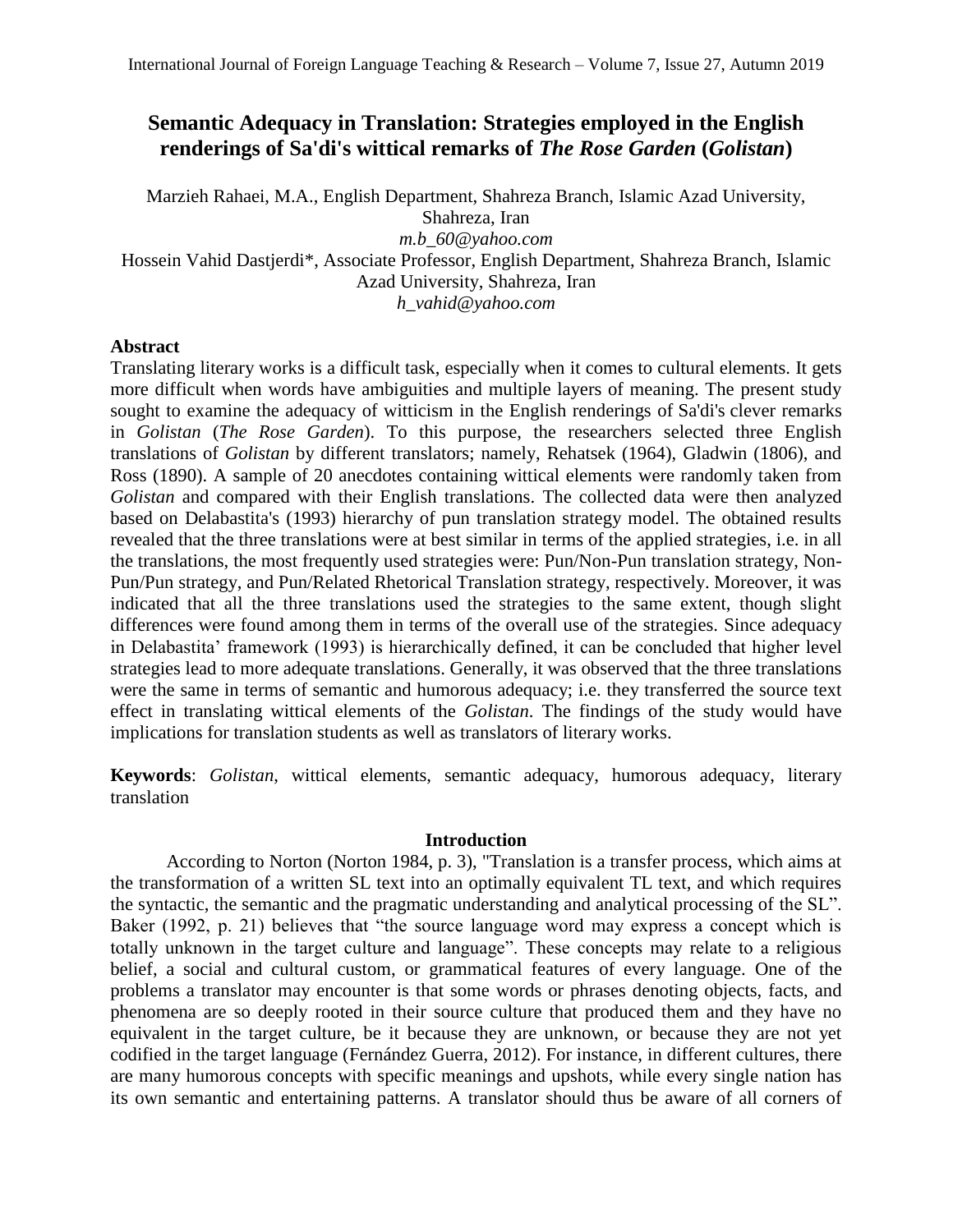different cultures to be capable to recreate the same meaning and effect of the source text in the target language when facing such concepts.

The current study has tried to investigate Sa'di's *Golistan* and its English translations in connection with the semantic adequacy of wittical remarks used in anecdotes.

Wittical elements are among the peculiarities of literary texts, and thus literary translation is one of the most problematic forms of communication across cultures. The main concern in literary translation has traditionally been with words and phrases that are so heavily grounded in one culture and thus they are almost impossible to be translated into another. Actually, long debate has been there over when to paraphrase, when to use the nearest equivalent, when to coin a new word by translating literally, and when to transcribe (Hassan, 2014).

Humor is one of the most defining aspects of humanity. Dudden (1987) maintained that it is an integral part of everyday communication and an important component of so many literary works, films, art and mass entertainment. When trying to translate cultural humor, opaque elements and language-specific devices are expected to make the translator's work difficult, while some elements are ultimately not transferred at all. Hence, why does one translate a cultural humor? Usually, he does so in order to convey a message to someone whose culture and language differ from one's own and thus prevent direct communication.

Humor plays an important role in the context of intercultural communication. Partly universal, partly individual, and at the same time rooted in a specific cultural and linguistic context, humor poses a real challenge for translators. When translating humor, a number of factors need to be taken into consideration. Besides having to decide whether the target language reader understands the humor, translators also have to render the humor-inducing effect of the source text. They have to make source humor function as humor in the target culture. Translators' abilities to make creative decisions are often tested by culturally bound elements and languagespecific devices. (Rosenthal, 1956)

Delabastita (1997, pp. 51-52) defines wordplay as a "textual phenomena" contrasting "linguistic structures with different meanings on the basis of their formal similarity". One aspect of wordplay and translation that many researchers have approached is whether wordplay is translatable at all, since it depends so strongly on the structure of the source language for meaning and effect.

Wordplay generally presents a greater challenge to the translator than does other types of humor. There are a number of distinct types of wordplay (e.g., paronymy, homonymy, spoonerisms and initialisms), and the translation of each of these types requires different strategies. According to Delabastita (1997, p. 11), adopting the commonly used translation strategies in the process of rendering wordplay poses challenges. Being so 'over-determined' as they are, puns (the major form of wit) hamper the easy compromise between source vs target, word-for-word vs free, form vs function, content vs expression, and so on, and often bring the customary and approved negotiation strategies to a grinding halt (cited in Verbruggen 2010, p.15).

#### **Review of Literature**

Díaz-Pérez (1999) investigated the translation of pun in "*Through the Looking Glass*". He found that puns can be translated since many of the puns in the source text have their counterpart in the target texts. Ma`azallahi (2007) in "An Investigation of Pun Translatability in the English translations of Hafiz Poetry" examined the translatability of pun in poetry translation and the translation strategies employed by English translators to deal with different types of puns. To do so, she took the selected couplets of Hafiz containing puns compatible to Delabastita's (1996)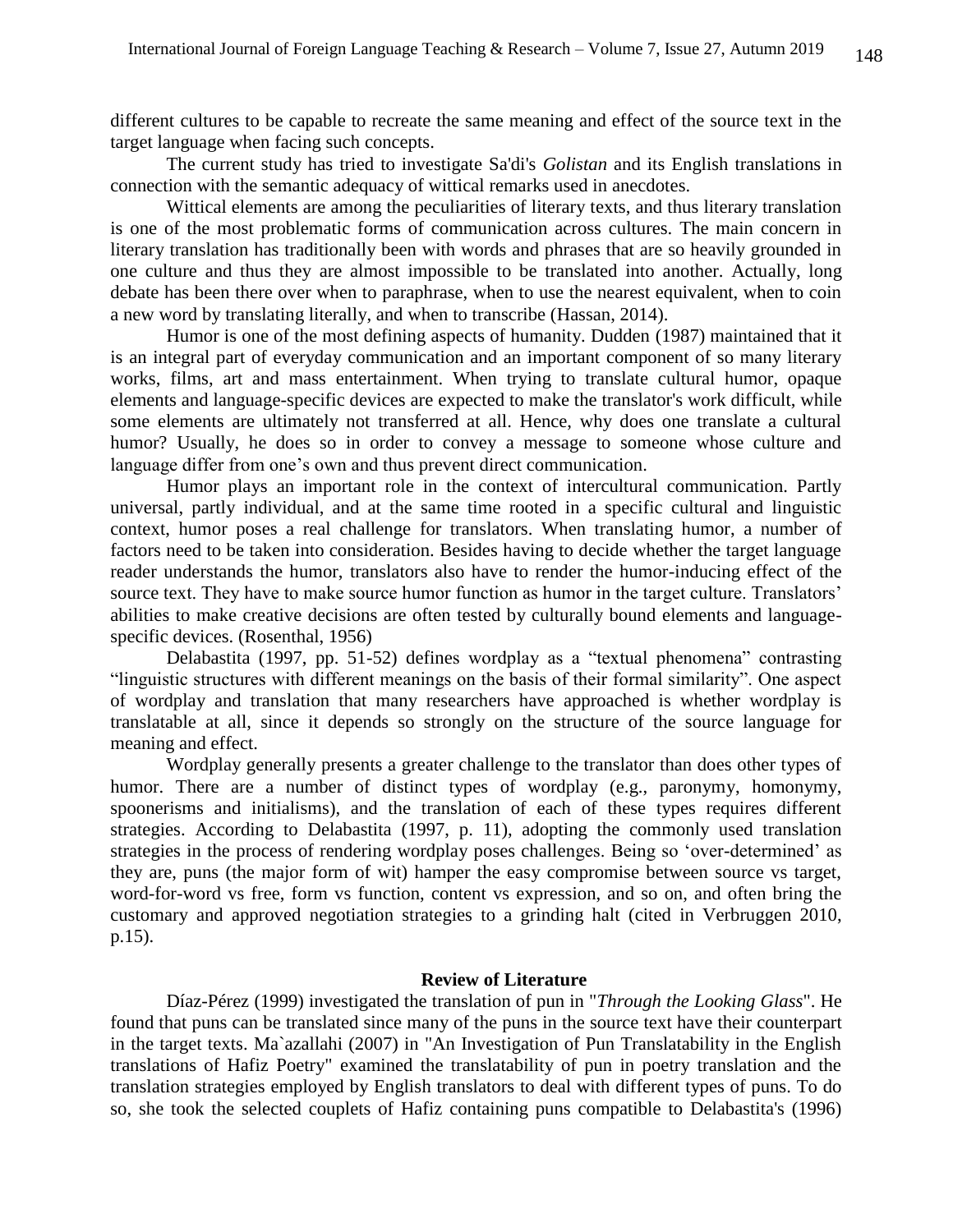classification and the two English translations of Clark (1905) and McCarthy (2006). Ma`azallahi systematically showed that the feasibility of the theoretical framework proposed by Delabastita (2004) concerned with translating puns, seemed to be justified, and that his strategies would be applicable in the course of translating pun in poetry. Therefore, the notion of translatability of puns seems to be possible according to her research.

In a study conducted by Vahid Dastjerdi and Jamshidian (2011), attempts were made to examine a frequently-occurring element of the unique style of the Quran, i.e. puns. Adopting pun translation strategies outlined in Delabastita (2004) as a basis of measurement, the Quran and its two English renderings are hence analyzed to explore what strategies are applied by the translators on the one hand, and to discover the extent of (un)translatability of puns of the Qur'an, on the other hand. The results of the study revealed how feasible the strategies proposed by Delabastita (2004) in his theoretical framework are in terms of the (un)translatability of puns in the case of the Quran. The findings of the study will hopefully pave the way for further investigations on the translatability of different issues in Muslims' Holy Scripture. Also, the findings can be reconfirmed in future studies on other sacred books towards a possible generalization.

Low (2011) presented a brief survey of research on puns is given, followed by practical advice to increase the translator's responses to wordplay, and a systematic way to proceed instead of just waiting for inspiration. It focuses on two problem areas, language-specific jokes (in particular puns) and culture-specific jokes, distinguishing these from more manageable kinds of humor. He concluded that almost all verbally expressed humor is translatable, given appropriate strategies and reasonable criteria for success. Moreover, he claimed that if a joke is not translated as a joke, the translation is bad. In the paper, "The study of pun in English translations of Sa'di's the Bustan", Eslami Rasekh and Ordudary (in press) discuss about the procedures employed in rendering puns, and consistency of the translator in the choice of strategies viewed as the most effective. They studied Sa'di's *Bustan* and its English translation by Clarke (1976) based on Delabastita's model for puns translation. Their conclusion was that (un)translatability of any aesthetic element of a literary work in general and pun in particular majorly depended on the level of similarity between linguistic systems involved in the process of translation, namely SL and TL. They showed that zero translation/omission is the most frequently strategy employed by the translator.

Díaz-Pérez' (2014) study also aims to analyze the translation of puns from a relevancetheory perspective. The analysis carried out in this study is based on two tragedies by Shakespeare – amely, *Hamlet* and *Othello* – and on five Spanish and two Galician versions of those two plays. The results showed that in spite of the difficulty involved in the translation of puns and of all the voices defending their untranslatability, the position maintained here is that puns are not untranslatable. Furthermore, Mohammadsalari, Behtaj, and Moinzadeh (2014) made an attempt to apply Delabatista's strategies (1996) for translating puns in the translation of humorous puns from English into Persian in a literary text. In order to conduct the study, according to the categorization of puns by Delabastita, puns in *Alice Adventures in Wonderland* were extracted and analyzed with their three versions based on these strategies. The results of the research showed that six out eight strategies proposed by Delabastita were applied by Persian translators and it pun to non-pun was the most frequent strategy.

Apart from language knowledge, a translator of literary works needs to have general knowledge about the world as well as meaning and form that are inter-connected in literature. As for the present study, although lots of interpretations of Sa'di words exist, his poems and art prose statements are full of mystery. He uses lots of literary devices such as: simile, metaphor,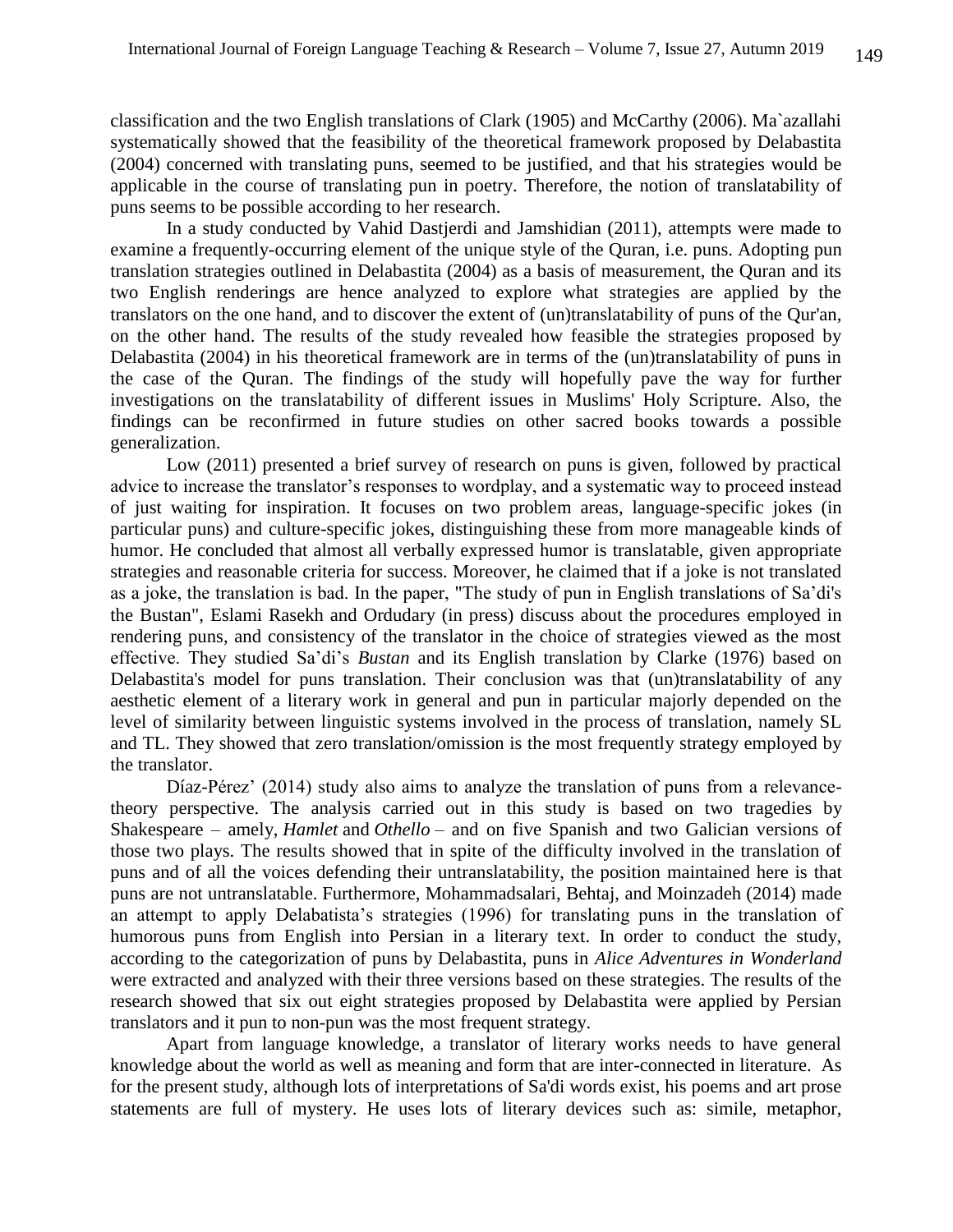apostrophe and wit which make his words somehow untranslatable. Therefore, translators face problems when they encounter such devices. The first problem is how to understand and interpret his mystical poems with divine message and extra-linguistic elements; for example, whether the love motif he applies is of earthly love or divine love or both, which is a matter of interpretation. The second problem is how to translate wordplays, that is, to say words with multiple meanings. Actually, ambiguities and multiple layers of meaning make the understanding of wits difficult. Accordingly, translators should have a thorough mastery over these devices and be expert in the target and source languages to transfer them accurately.

The present study, therefore, aimed at investigating the existing wittical elements in *Golistan* which was composed by the great Iranian poet; Sa'di Shirazi; in 1258, and examining their English translations to see to what extent these devices have been adequately transferred to the target language in terms of their multiple meanings and the sense of humor they propose.

#### **Research Questions**

To achieve the purposes of the present study, the following two research questions were addressed:

 Q1. To what extent have the English translations of Sa'di's wittical remarks in *Golistan* adequately reflected the multiple meanings and the humorous sense of the source language?

 Q2. Are varied English translations of *Golistan* significantly different in terms of adequate transference of Sa'di's wittical remarks?

#### **Method**

#### **Design of the Study**

The study aimed to identify the humorous items used in the English translations of Sa'di's *Golistan*. One of the major concerns of the study was to examine the quality of *Golistan*'s translations, especially the humorous concepts. Thus, a descriptive-analytic method of research was utilized to achieve the purposes of the research when analyzing the corpus. Quantitative analysis was also done to find out to what extent wittical elements have been adequately and appropriately translated in English.

### **The Corpus**

Transferring humor from one language into another is a difficult task, due to the fact that there are several obstacles during this process. To clarify this issue, some humorous anecdotes of *Golistan* were studied to show how the cultural context, social attitude and beliefs could impact the transference and manifestation of humor from one language into the other. Therefore, a Persian version of Sa'di's *Golistan* and its three English translations by Ross (1890), Gladwin (1979), and Rehatsk (1964), comprised the materials of this research. Actually, out of eight chapters of *Golistan*, twenty humorous anecdotes were randomly selected. The researchers took into account the length of the chapters and the number of the stories narrated therein to produce a sample as valid as possible. It means that the more the length of the chapter, the more anecdotes were to be selected for analysis. The whole corpus was investigated based on Delabastita's model (1996), concerning the translation of wittical elements.

#### **Model of the Study**

Delabastita (1996) asserts that puns (a major form of wit) can be thought as contrasting "linguistic structures with different meanings on the basis of their formal similarity" (P. 128). He defines pun as "a general name for the various textual phenomena in which structural features of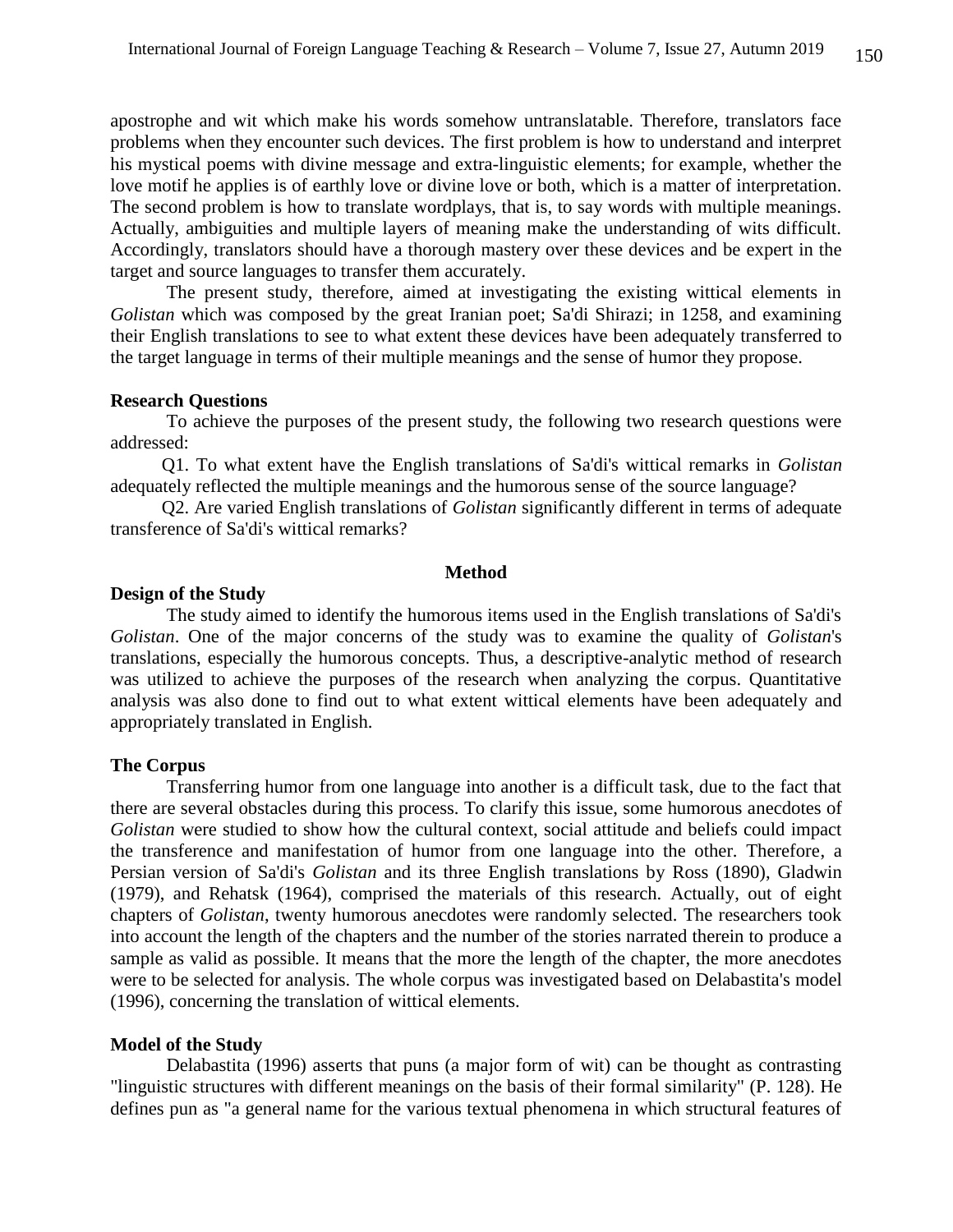the language used are exploited in order to bring about a communicatively significant confrontation of two linguistic structures with more or less similar forms and with more or less different meanings" (P. 31). Delabastita has developed a model which deals specifically with the translation of wittical items. In this model, some different translation techniques that are possible to apply in the translation of puns are identified. He reckons the model is open to further refinement. Furthermore, it should be stated that in some cases it is possible to combine two or more techniques (Delabastita, 1993).

Delabastita's (1993) translation strategies for wittical elements are as follows:

- Pun=Pun: "the source-text pun is translated by a target-language pun".

- Pun = Non-Pun: "the pun is rendered by a non-punning phrase which may salvage both senses of the wordplay but in a non-punning conjunction, or select one of the senses at the cost of suppressing the other".

- Pun= Related Rhetorical Devices: "the pun is replaced by some other rhetorical devises.

- Pun =Zero: "the portion of text containing the pun is simply omitted".

- Pun ST = Pun TT: "the translator reproduces the source-text pun [...] in its original formulation, i.e. without actually 'translating' it".

- Non-Pun= Pun: "the translator introduces a pun [. . .] to make up for source-text puns lost elsewhere or for any other reason"

- Zero = Pun: "totally new material is added"

- Editorial Techniques: "explanatory footnotes or endnotes, comments" etc.

#### **Procedures**

In order to achieve the purposes of the study, first, the corpus was precisely read word by word in order to identify and locate wittical elements. The English equivalents of the identified wits were also found in the three English translations of *Golistan*. Then, the wits which were translated inadequately in terms of humorous sense and multiple meanings were specified. Procedures and strategies employed in the translation of wits were carefully scrutinized according to Delabastita's strategies to identify which strategies were more frequently and more adequately applied in translating each original wittical item by the translators. Concerning the adequacy in translation of wits, the collected data was dissected twice by the researchers to maintain a strategic distance from any missteps in distinguishing wittical elements and their meanings in the entire corpus.

#### **Results**

The first research question was set out to understand the adequacy of the three existing translations of *Golistan*. Since the adequacy in Delabastita (1993) is hierarchically defined, it can be claimed that the first research question is set out to investigate the order of frequency of each strategy among the existing strategies. Simply put, the more higher level strategies (in Delabastita's model) used, the more adequate the translations are. As with the second research question, the three existing translations of *Golistan* are compared in terms of the frequency of each strategy.

The first strategy in Delabastita's (1993) model is a translation in which the source-text pun is translated by a target-language pun. Throughout the corpus of the study, only two cases of the application of this strategy were observed. One of the cases was located in Rehatsk's (1964) translation and the other was observed in Gladwin's (1979) translation. These two instances are presented below in Example 1: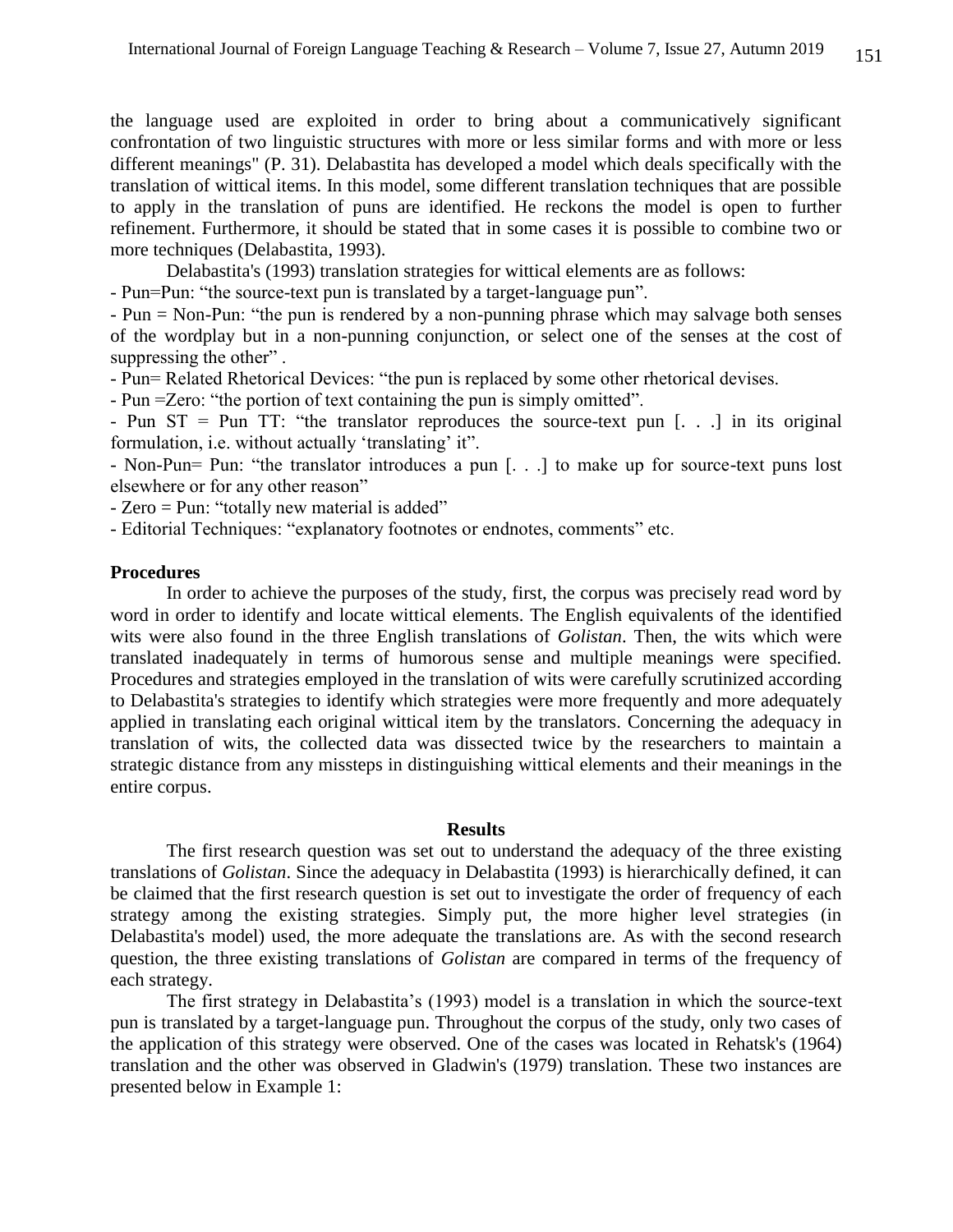#### **Example 1: Pun/Pun Translation Strategy**

**ST:**

**سبب پرسيدم كسي گفت پسرش خمر خورده است و عربده كرده است و خون كسي** ريخته **و خود از ميان** گريخته **، پدر را به علت او سلسله در ناي است.**

### **TT:** Rehatsk (1964)

Asking for the cause, I was told that his son, having become drunk, quarreled and having **shed** the blood of a man, had **fled**; whereon his father was instead of him loaded with a chain on his neck and heavy fetters on his legs.

يكي از ملوك عرب رنجور بود در حالت پيري و اميد زندگاني قطع كرده سوا*ري* از در درآمد و بشارت داد كه فلان قلعه ً Out of 27 cases of irony observed in Rehatsk's (1964) and Gladwin's (1979) translations, onl **ST: را به دولت خداوند گشاديم و دشمنان اسير آمدندو سپاه و رعيت آن طرف به جملگي مطيع مطيع فرمان گشتند ملك نفسي سرد برآورد و گفت اين مژده مرا** نيست **دشمنانم** راست **يعني وارثان مملكت .**

**TT:** Gladwin's (1979)

An Arab king was sick in his state of decrepitude so that all hopes of life were cut off. A

trooper entered the gate with the good news that a certain fort had been conquered by the good

luck of the king, that the enemies had been captured and that the whole population of the

district had been reduced to obedience. The king heaved a deep sigh and replied: 'This

message is not for **me but for my enemies,** namely the heirs of the kingdom.

Out of 27 cases of irony observed in Rehatsk's (1964) and Gladwin's (1979) translations, only one case (3.7 %) of using pun in the target language for the same pun in the source language was observed.

The second strategy based on Delabastita's (1993) model of translating pun is a target text in which the pun has been rendered by a non-punning phrase which may salvage both senses of the wordplay but in a non-punning conjunction, or select one of the senses at the cost of suppressing the other. This was the most prevalent strategy observed among the three translations under study. Actually, out of 27 cases of pun in Rehatsk's (1964) translation, 16 puns (59.2 %) in the source text were translated through pun/ non-pun strategy (second strategy in Delabastita's model). Out of 27 cases of pun in Gladwin (1979) translation, 19 puns (70.3 %) in the source text were translated using pun/non-pun strategy. Regarding Ross' (1890) translation, out of 28 cases of pun translation, in 17 cases the second strategy (pun/non pun) was applied. Three instances of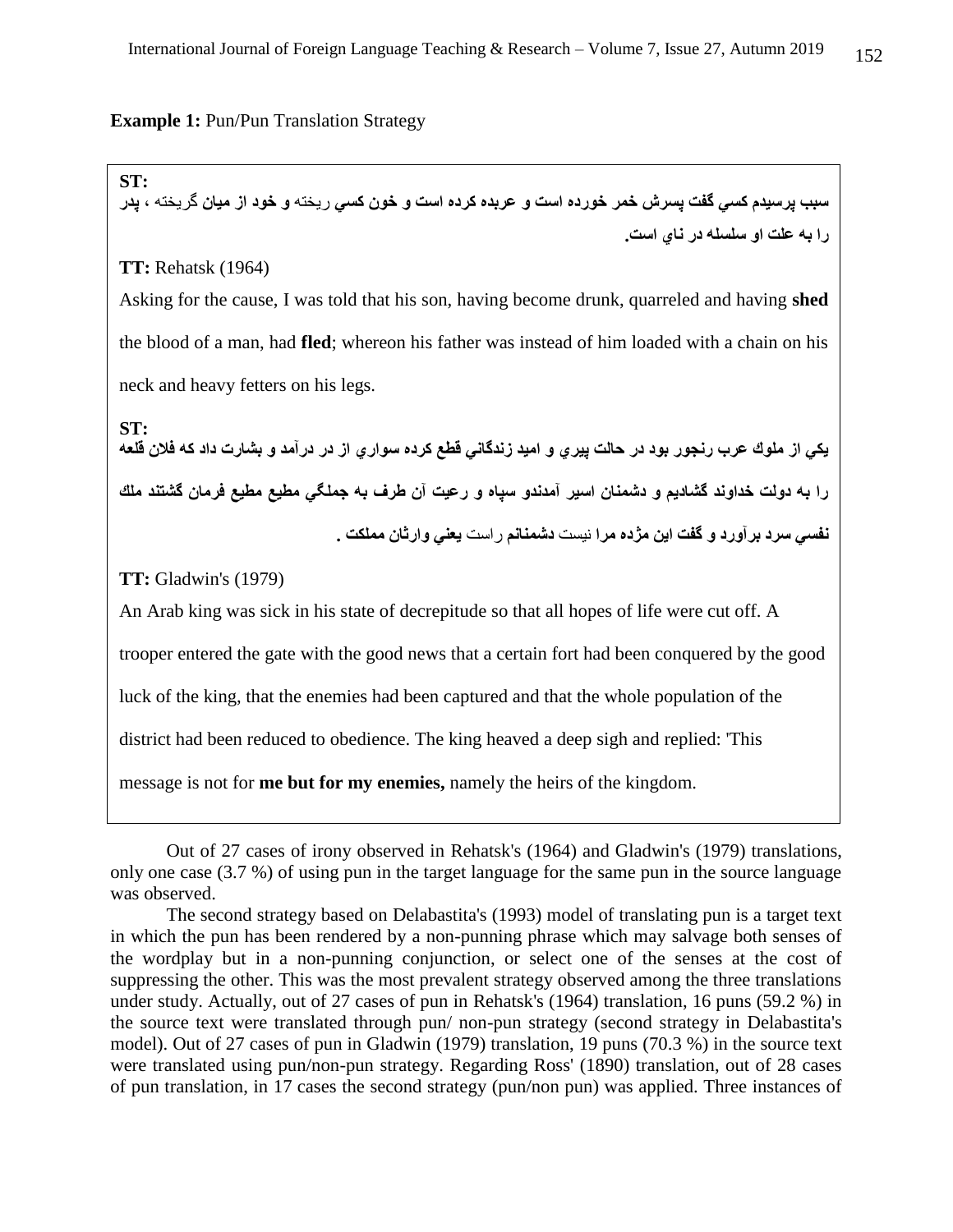translating pun by the three translators, where the second strategy has been applied, are provided in Example 2 below:

**Example 2: Pun/Non-Pun Translation Strategy** 

**ST: ياد دارم كه در ايام جواني گذر داشتم به** كوئي **و نظر** با ماهروئي **در تموزي كه حرورش دهان** بخوشانيدي **و سمومش مغز استخوان** بجوشانيدي .

**TT1**: Rehatsk (1964)

I remember having in the days of my youth passed through a street, intending to see a moon-faced beauty. It was in Temuz, whose heat dried up the saliva in the mouth and whose simum boiled the marrow in my bones.

**TT2**: Gladwin's (1979)

I recollect that in my youth, as I was passing through a street, I cast my eyes on a beautiful girl. It was in the autumn, when the heat dried up all moisture from the mouth, and the sultry wind made the marrow boil in the bones.

**TT3**: Ross (1890)

In my youth I recollect I was passing through a street, and caught a glimpse of a moon-

like charmer during the dog-days, when their heat was drying up the moisture of the

mouth, and the samum, or desert hot-wind, melting the marrow of the bones.

The third strategy in Delabastita's (1993) model is replacing the pun in the source language by some other devices in the target language (Pun/Related Rhetorical Devices). This strategy was applied only five times throughout the corpus--there was no cases of the application of this strategy in Gladwin's (1979) translation, but Rehatsk (1964) and Ross (1890) have employed this strategy two times (7%) and three times (10.7 %), respectively. Two instances of the application of this strategy, taken from Rehatsk (1964) and Ross (1890) are presented in Example 3 below: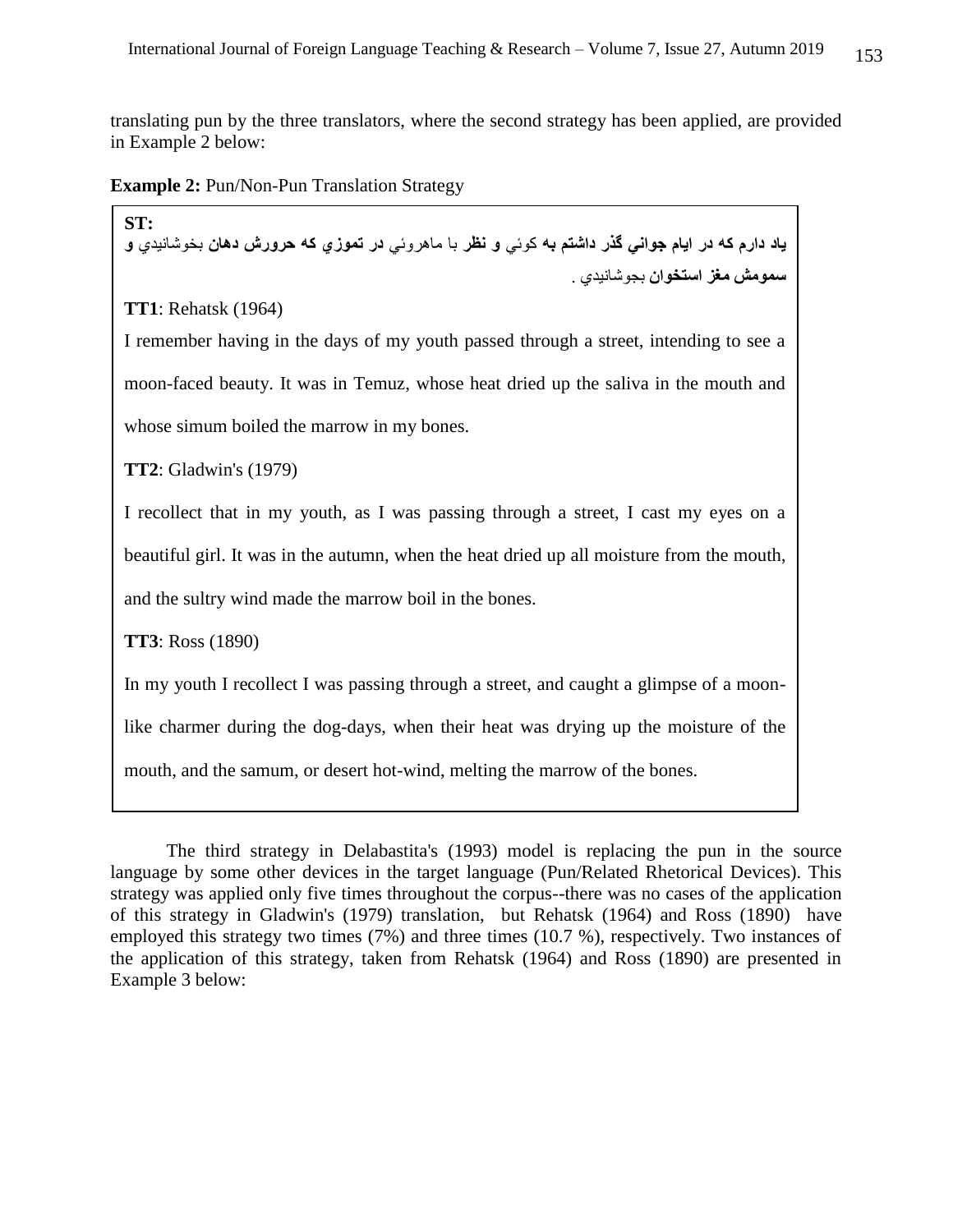#### **Example 3:** Pun/Related Rhetorical Devices

ه*مي* ناگاه از ظلمت دهليز خانه اي روشني بتافت يعني جمالي كه زبان فصاحت از بيان صباحت از عاجز آيد چنانكه **ST: در شب تاري صبح برآيد يا آب حيات از ظلمات بدر آيد قدحي برفاب بر دست و شكر در آن** ريخته **و به عرق** برآميخته **ندانم به گالبش مطيب كرده بود يا قطره اي چند از گل رويش در آن چكيده.**

### **TT:** (1964)

Suddenly from the shade of the portico of a house I beheld a female form, whose beauty it is impossible for the tongue of eloquence to describe; insomuch that it seemed as if the dawn was rising in the obscurity of night, or as if the **w**ater of immortality **w**as issuing from the land of darkness. She **h**eld in **h**er **h**and a cup of sno**w**-**w**ater, into **w**hich she sprinkled sugar, and mixed it with the juice of the grape. I k**n**o**w n**ot **w**hether **w**hat I perceived **w**as the fragrance of rose-**water**, or that she had infused into it a few drops from the blossom of **her**  cheek.

#### **TT:** Ross (1890)

**ST: quarrel, and killed** a man, and **fled** out of the city, on which account they had put a chain about the father's neck, and heavy fetters on his feet. I passed by the place where the Durwaish had dwelt, and asked how he went on. They told me he was in the town jail. I asked the reason. They replied," Hisson got **drunk, had a** 

**را به علت او سلسله در ناي است و بند گران بر پاي گفتم اين بال را به حاجت از خداي عزوجل خواسته است . ST:**

**چنانكه عرب گويد التمريانع و الناطور غير مانع. هيچ باشد كه به قوت پرهيزگاري ازو به سالمت بماند گفت اگر از** مه رويان **به سالمت بماند از** بدگويان **نماند .**

## **TT:**

As the Arab says, the date is ripe and its guardian not forbidding, whether he thought the power of abstinence would cause the man to remain in safety. He replied: **'**If he remains in sa**f**ety **f**rom the moon-**f**aced one, he will not remain sa**f**e **f**rom evil speakers.'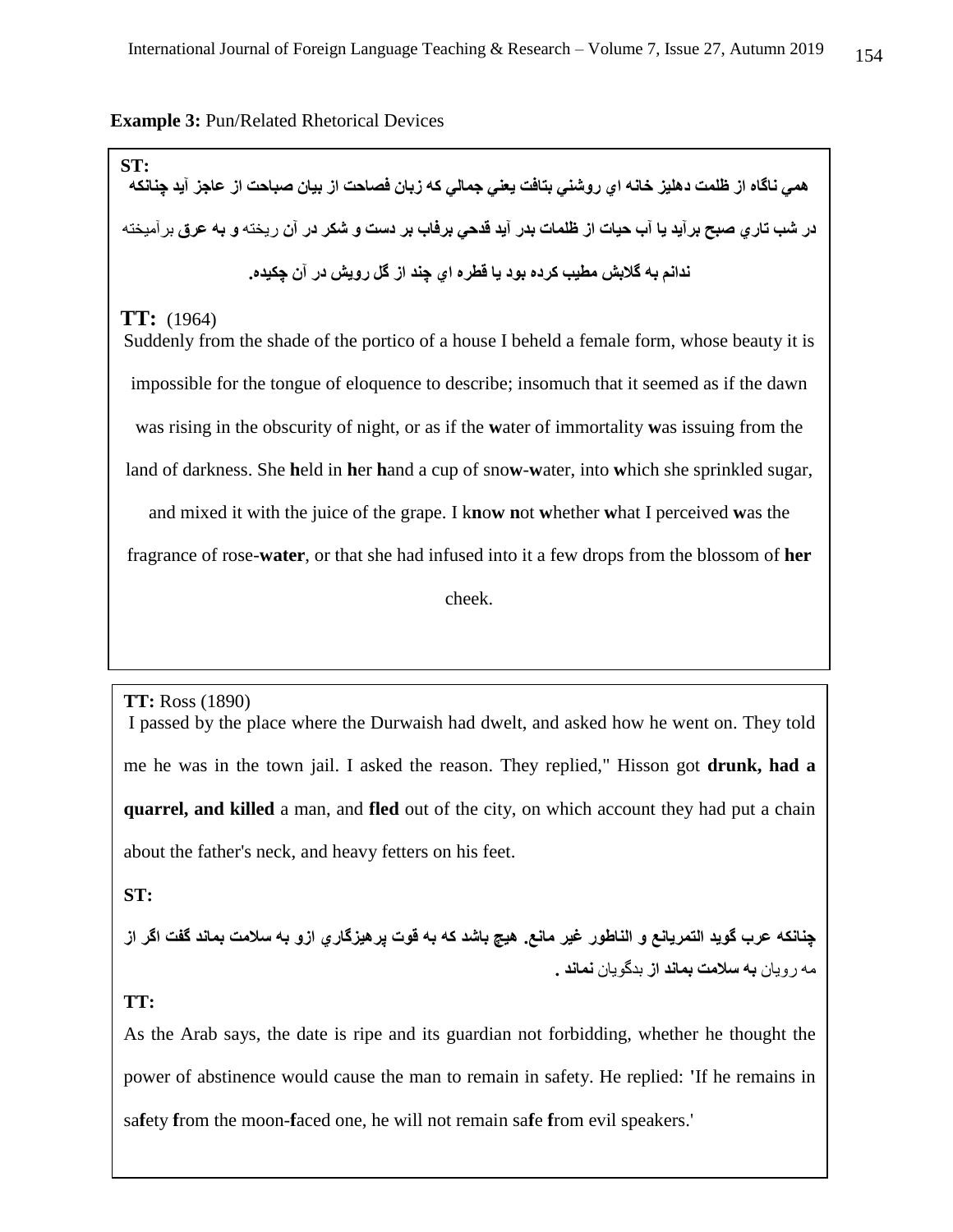As it can be observed in the extracted example, pun in the source language has been replaced by a related rhetorical device, i.e. alliteration. Alliterations of three sounds are highlighted in Example 3: /h/, /w/, /k/, and /n/. Throughout the corpus of the present study, the only related rhetorical device which has been used as the application of the third strategy was alliteration. Indeed, all of the five cases of the translation of pun in the source text into a related device in the target text have made use of alliteration. However, in other cases of the application of the third strategy, other sounds including /f/, /s/, and /θ/ have been alliterated.

The fourth strategy based on Delabastita's (1993) model of translating pun refers to a situation in which the portion of a text containing the pun is simply omitted. This strategy was not observed in any of the three translations under study. Indeed, none of the translators omitted any part of the source text, i.e. instead of omitting source text puns, the translators have preferred to apply the second strategy; namely, puns have been rendered by non-punning phrases which may salvage both senses of the wordplay but in a non-punning conjunction, or select one of the senses at the cost of suppressing the other).

As for the fifth strategy proposed by Delabastita's (1993), again none of the translators has applied it in their renderings. This strategy refers to a situation in which the translator reproduces the source-text pun in its original formulation, i.e. without actually 'translating' it.

The sixth strategy recommended in the model refers to cases where the translator introduces a new pun in the target text to make up for source-text puns lost elsewhere or for any other reason. This strategy was found to be the second most frequent strategy employed by the three translators. Actually, out of 27 cases of pun in Rehatsk's (1964) translation, 7 puns (25.9 %) have been translated through this strategy. This was exactly the case with Gladwin's (1979) translation (25.9 %). Regarding Ross' (1890) translation, out of 28 cases of pun translation, in 8 cases the sixth strategy has been made use of. In Example 4 below, three instances of the sixth strategy usage by the three translators are presented:

**Example 4:** Pun/make-up Pun Translation Strategy

**'جانان پدر هنر آموزيد كه ملك و دولت دنيا اعتماد را نشايد و سيم و زر در سفر بر محل خطرست يا دزد به يكبار ببرد يا خواجه به تفاريق بخورد'.**

**TT:** Rehatsk (1964)

'O darlings of your fathers, learn a trade because property and riches of the **world** are not to be relied upon; also silver and **gold** are an occasion of danger because either a thief may steal them at once or the owner spend them gradually'

### **ST:**

**ST:**

**چون به طعام بنشستند كمتر از آن خورد كه ارادت او بود و چون به نماز برخاستند بيش از آن كرد كه عادت او تا ظن صالحيت در حق او زيادت كنند .**

### **TT:** Gladwin (1979)

When he **sat down at table he ate** more sparingly from that than his appetite inclined him, and when he stood up at prayers he continued longer at them than it was his custom.

**ST:** 

**يکی از جمله صالحان به خواب ديد پادشاهی را در بهشت و پارسايی در دوزخ پرسيد که موجب درجات اين چيست و سبب درکات آن که مردم به خالف اين معتقد بودند**.

# **TT:** Rehatsk (1963)

A certain pious man saw in a dream a king in paradise, and a holy man in hell ; lie asked what could be the meaning of the exaltation of one, and the degradation of the other, as the contrary is generally considered to be the case ?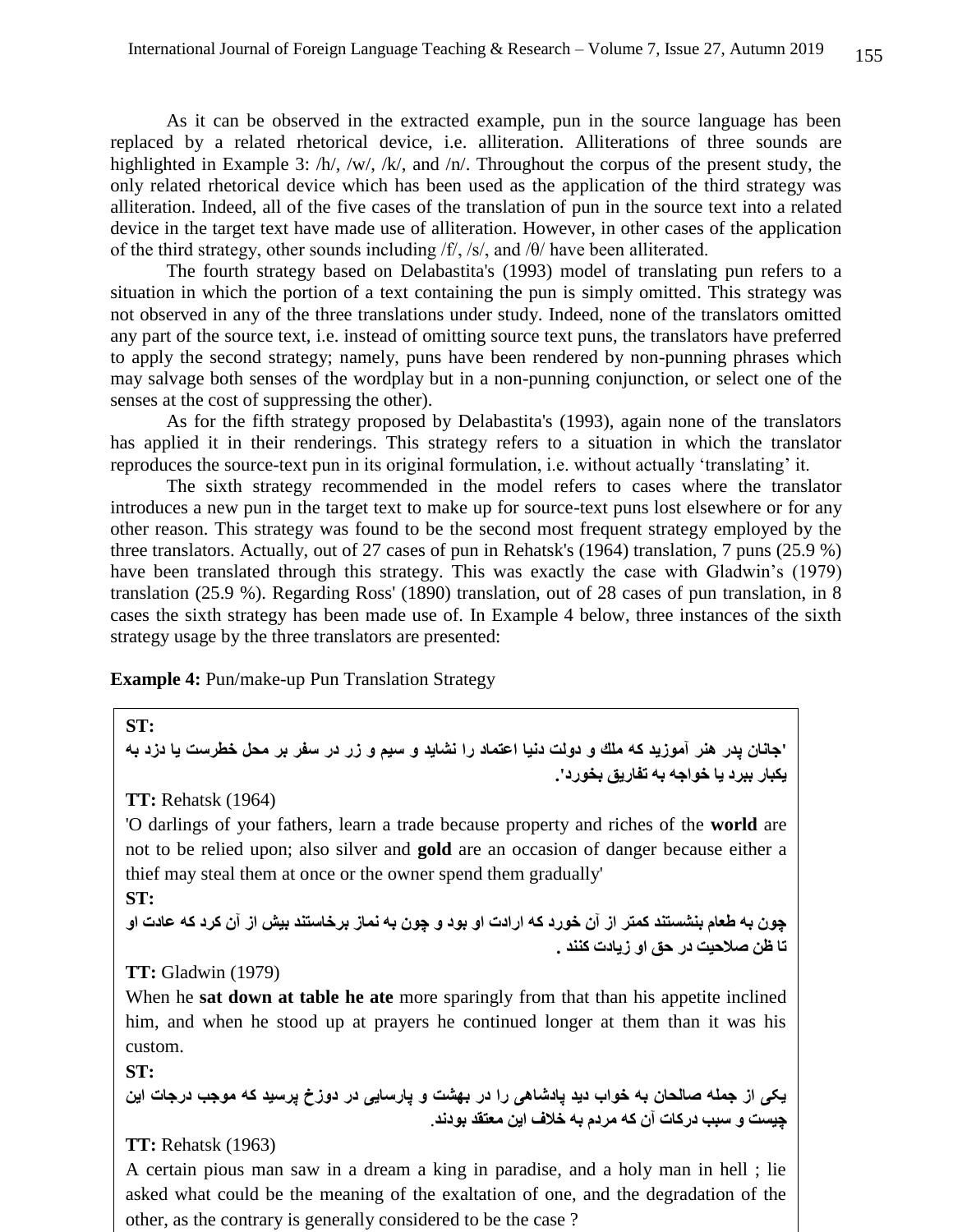### **Example 4:** Pun/make-up Pun Translation Strategy (continued)

As it can be seen in example 4, the translators have not been successful in translating the puns in the source language into puns in the target language. However, to compensate for the lost puns, they have produced other puns which did not exist in the source text. It needs to be added here that the pun in the target text is a paronymic pun, which exploits words that have slight differences in both spelling and pronunciation (Delabastita, 1993).

The seventh strategy referred to in the model concerns a target text in which the translator introduces a pun from scratch. However, there is a difference between this strategy and the sixth strategy; while in the sixth strategy the translator introduces a pun to compensate for a lost pun of the source text, in the seventh strategy the translator introduces a pun which is not the translation of anything in the source text, but the creation of meaning out of the source text. This strategy was very rarely used in the corpus of this study. Indeed, there was only one case (0.037 %) of this strategy usage found in Rehatsk's (1964) translation which is not needed to be explained here.

The last strategy which has been entitled "Editorial Techniques" in Delabastita's (1993) model of translating pun refers to using explanatory footnotes or endnotes, comments to explain and clarify. Similar to the fourth and fifth strategies, editorial techniques were not observed in any of the three translations in the present study.

The analysis of the data regarding the comparison of the three translations in terms of the applied strategies revealed that all the translations were homogeneous in terms of the application of the strategies, that is, in the three translations the most frequently used strategies were: Pun/ Non-Pun, Non-Pun/ Pun, and Pun/ Related Rhetorical respectively. Moreover, the analysis of the data revealed that all the three translations used pun translation strategies to the same extent. However, there were some minor differences among the translations in terms of overall use of the strategies.

A comparative summary of the frequency of each of the translations based on Delabastita's (1993) model of translating pun is presented in the following table to better illustrate the analysis.

| <b>ST</b>                   | <b>Rehatsk</b> | <b>Gladwin</b> (1979) | <b>Ross (1890)</b> |
|-----------------------------|----------------|-----------------------|--------------------|
|                             | (1964)         |                       |                    |
|                             | Frequency      |                       |                    |
| <b>Pun/Pun</b>              | $1(0.03\%)$    | $1(0.03\%)$           | $\Omega$           |
| <b>Pun/Non-Pun</b>          | $16(59.2\%)$   | 19 (70.3 %)           | 17(60.7%)          |
| <b>Pun/Related</b>          | $2(0.06\%)$    | $\theta$              | 3(10.7%)           |
| <b>Rhetorical Devices</b>   |                |                       |                    |
| Pun / Zero                  | 0              | $\Omega$              | $\Omega$           |
| Pun ST/Pun TT               | 0              | $\Omega$              | $\Omega$           |
| <b>Pun/make-up Pun</b>      | $7(25.9\%)$    | $7(25.9\%)$           | $8(28.5\%)$        |
| Zero/Pun                    | $1(0.03\%)$    | $\theta$              | $\Omega$           |
| <b>Editorial Techniques</b> | 0              | $\theta$              | $\Omega$           |
| <b>Sum</b>                  | $27(100\%)$    | $27(100\%)$           | 28 (100 %)         |

**Table.** *Frequency of application of Delabastita's strategies in rendering Sa'di's wittical remarks by three English translators*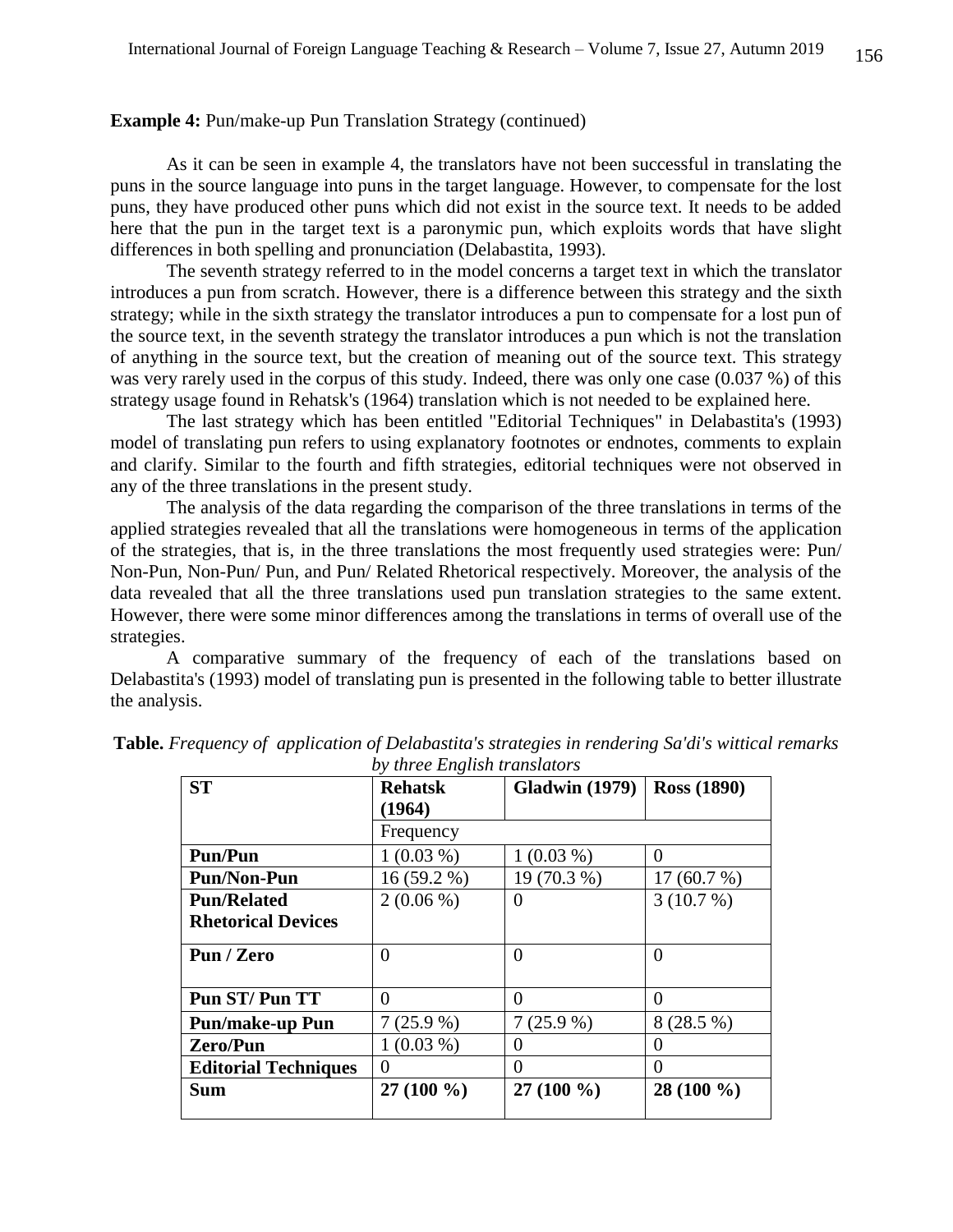The following graph is more explicitly illustrative of the information in the above table in terms of strategy usage patterns in the three translations:



**Figure 1.** *Frequency of strategy usage patterns in the three translations*

As the above graph clearly indicates, the second and the sixth strategies are more frequently observed among the three existing translations. It also indicates the proximity of the translators' strategy preference. The obtained results stated here will be discussed in details in the next chapter.

#### **Discussion**

The present study was set out to examine the adequacy of witticism in the English renderings of Sa'di's clever remarks in *Golistan*. To this end, three English translations of *Golistan* by different translators were examined and the selected parts with wittical elements were carefully scrutinized based on Delabastita's (1993) hierarchy of pun translation strategy. The results revealed that the second strategy, i.e. Pun/Non-Pun strategy was the most frequentlyused strategy in the three analyzed translations. This can be explained by the fact that in the process of translation, focusing on the meaning of the source language without any attention to stylistic and figurative aspects of the source text is conducive to the second strategy of Delabastita's (1993) hierarchy. Indeed, this strategy is an easy way to help the translator who faces with the problem of translating puns including wittical elements.

Although the three translators could have applied the fourth strategy, i.e. pun/zero strategy, as an easier solution to the difficulty of translating wittical elements, there seems to be a reason for avoiding this strategy in anecdotes of *Golistan*: Anecdotes in *Golistan* are generally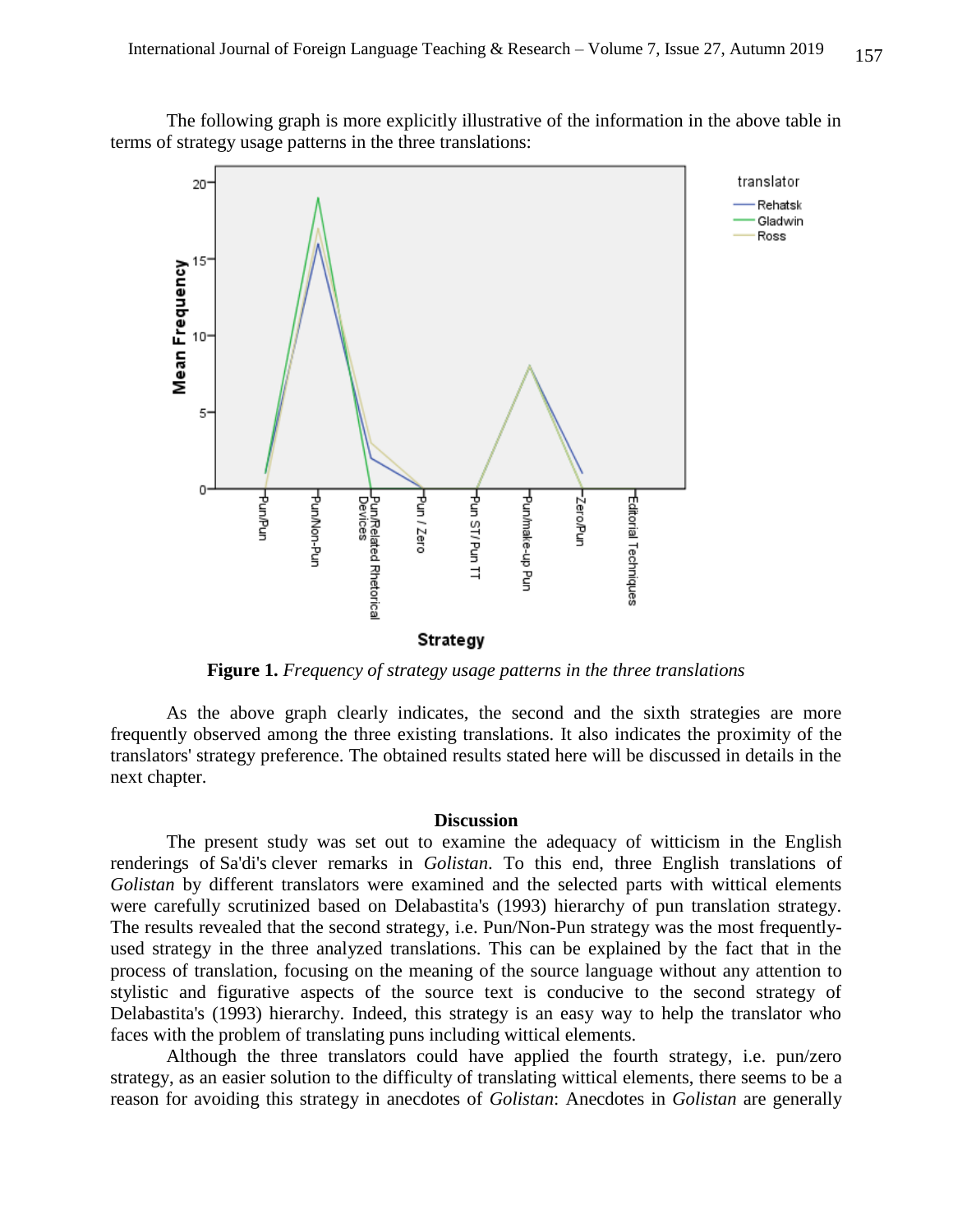short and not more than one paragraph or two in length. Thus, omitting a short clause or phrase in the process of translation may hamper the comprehension of the target text. For the same reason, the translators may have ignored the application of zero/pun strategy, in translating the anecdotes, since generating new content might cause great change in the meaning of the source text. Moreover, generating new content needs something more than translating skills from the translators' side; namely, the translator needs to be both an author and a translator at the same time, and few translators possess these two skills.

Two other strategies which were not applied in any of the three translations were the fifth and eighth strategies (Pun/Pun and editorial techniques, including foot notes). The absence of these two strategies seems to be reasonable considering the fact that when the translator uses the clever remarks of the source language without translating them (according to Delabastita: direct copy), he needs to elaborate on them somewhere in the endnotes or footnotes (editorial techniques strategy).

Some results of the present study are in line with and some others contradict those of previous studies. For example, Díaz-Pérez (1999) investigated the translation of pun in "*Through the Looking Glass*". His findings suggest that puns, in fact, are translatable, as the majority of source text puns from his corpus have their counterpart in the target texts. Parallel to this finding, the present study's results revealed that all wittical elements in the source text have their equivalents in the target text although the type of adopted strategies to render them based on Delabastita's model are different in terms of frequency. Similarly, Ma`azallahi (2007) indicated that Delabastita's (2004) framework and his proposed strategies would be applicable in the course of translating pun in poetry.

The results of the current study are also consistent with studies conducted by Vahid Dastjerdi and Jamshidian (2011) and Low (2011) who respectively claimed that the translatability of different issues in Muslims' Holy Scripture are conceivable and all verbally expressed humor is translatable, given appropriate strategies and reasonable criteria for success. Mohammadisalari et al. (2014) in the 'Persian translation of puns in *Alice adventures in wonderland'.* The findings of his research show that six out of eight strategies proposed by Delabastita (1996) have been applied by Persian translators, with the pun/non-pun strategy being the most frequent one, just as verified in the present study and they verified translatability of puns. Díaz Pérez (2014), in his analysis of two tragedies by Shakespeare – namely, *Hamlet* and *Othello* – and on five Spanish and two Galician versions of those two plays, demonstrated that although the translation of puns are difficult, the position maintained here is that puns are not untranslatable.

Finally, the findings of the present study are not consistent with those of Eslami-Rasekh and Ordudary (in press) who studied pun in the English translations of Sa'di's *Bustan*. Their findings suggest that zero translation/omission is the most frequently-employed strategy by the English translators of Sa'di's *Bustan*. They truly state, (un)translatability of any aesthetic element of a literary work in general and wit in particular majorly depends on the degree of similarity between the two linguistic systems involved in the process of translation. It is to be noted, however, that since some findings of Díaz-Pérez (1999) contradict the present study, the comparison needs to be proceeded with caution.

#### **Conclusion**

The analysis of the data in the present study denoted that the three translations of Sa'di's *Golistan* are almost similar in terms of the total number of wittical elements translation in general and the frequency of each specific strategy applied, in particular. Regarding the application of the first and the sixth strategies, both Rehatsk's (1964) and Gladwin's (1979) translations were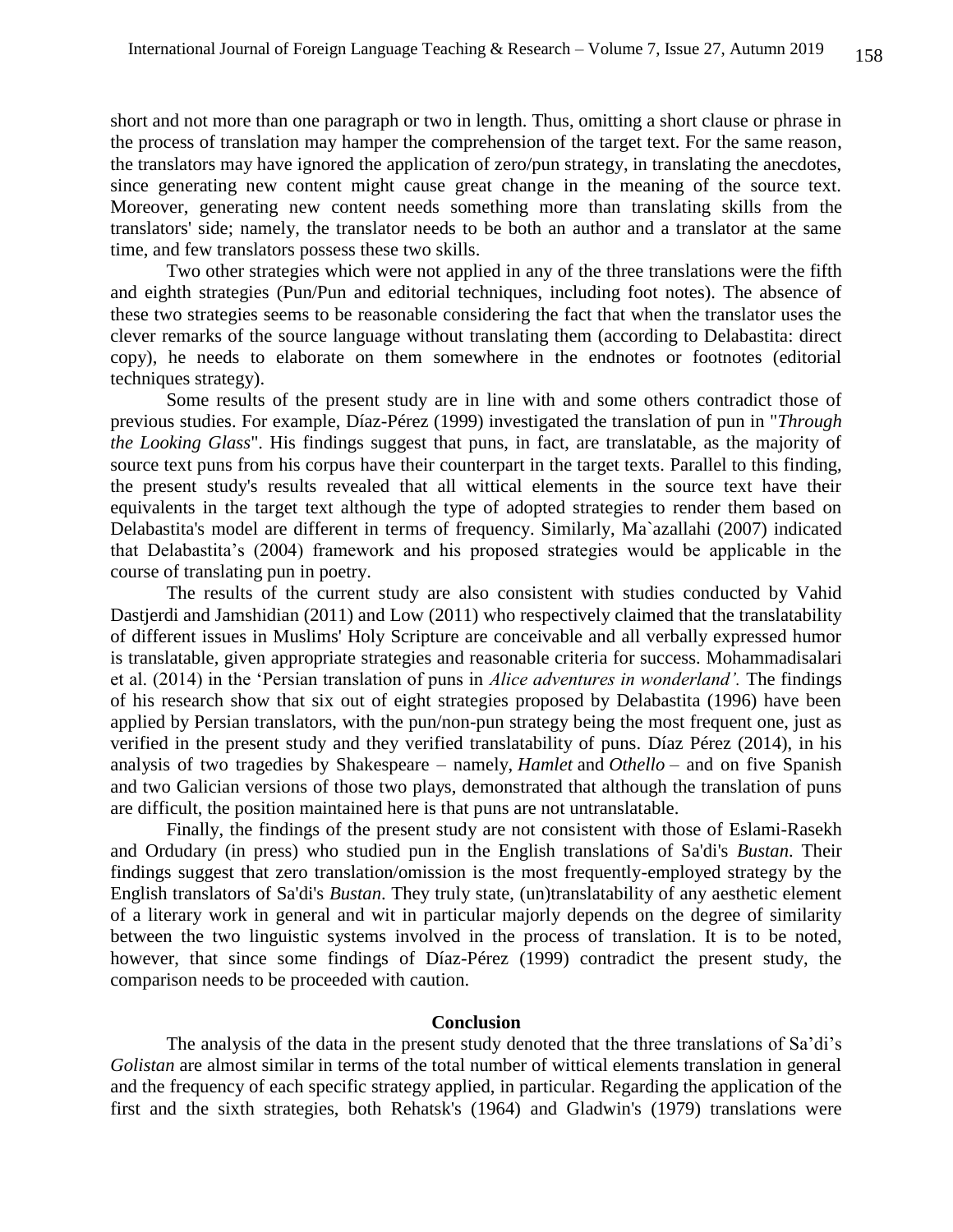similar in terms of frequency, while Ross' (1890) translation was only minimally different. Moreover, all the three translations were similar in terms of the frequency of use of the fourth, fifth, and the eights strategies. In fact, none of the translators have used these strategies. The highest level of variation was related to the second strategy, Pun/Non-Pun, in which the difference of frequency came up to be just three.

As for the observed frequency for each of the strategies, one of the main findings of the study was the absence of Delabastita's (1993) strategies in translating wittical elements, because as it was observed, some strategies were not applied at all. What makes this finding more interesting is the fact that this absence was not limited to one translation, but all the three translations had ignored to use such strategies.

As a final word, it is to be added here that the present study revealed further findings related to relative translatability of wittical elements. The pre-eminent proponents of translatability of such elements, including Toury (1997) and Landheer (1989), maintain that languages are not as different from each other as some proponents of the untranslatability theory seem to think; all languages share some features with other languages and pun as well as other clever remarks, as a common and universal features of all languages, are translatable. Roughly speaking, with regard to the five applied strategies of translating such elements in the Golistan, that more or less have been organized to transfer the ST effect, it can be concluded that translatability is a relative, rather than an absolute concept.

### **References**

Baker, M. (1992). *In other words*. London & NewYork: Routledge.

Clarke, H. W. (1976). *The Bustan of Sa'di.* London: Imperial Organization for Social Services.

Delabastita, D. (1993). *There's a double tongue: An investigation into the translation of Shakespeare's wordplay, with special reference to Hamlet*. Amsterdam-Atlanta: Rodopi.

Delabastita, D. (Ed.) (1996). Focus on the pun: Wordplay as a special problem in translation studies. *Target: International Journal on Translation Studies, 6*(2), 223-243.

Delabastita, D. (1997). *Traductio: Essays on punning and translation*. Manchester: St. Jerome Publishing.

Delabastita, D. (2004). Wordplay a translation problem: A linguistic perspective. *Uberstzung Translation traduction, 1*(1), 600-606.

Díaz-Perez, F. J. (1999). Translating wordplay: Lewis Carroll in Galician and Spanish. In J. Vandaele (Ed.), *Translation and the (re) location of meaning* (pp. 357-373). Louvain: Katholieke Universiteit Leuven.

Díaz-Pérez, F. J. (2014). The translation of wordplay from the perspective of relevance theory: Translating sexual puns in two Shakespearian tragedies into Galician and Spanish. *Meta, 58*(2), 261-478.

Dudden, A. P. (1987). The dimensions of American humor. *East-West Film Journal*, 2(1), 3-16.

Eslami-Rasekh, A., & Ordudary, M. (2002). The study of pun in English translations of Sa'di's the Bustan. *Translation Studies,7(1).*

 Fernández Guerra, Ana. (2012). "The issue of (un)translatability revisited: theoretical and practica perspectives." *FORUM* 10.2: 35-60.

Gladwin, F. (1806). *The Gûlistân of Sady,* 2 vols., Calcutta.

 Hassan, B. E. (2014). Between English and Arabic: A practical course in translation. Retrieved from https:// books.google.com.sa/